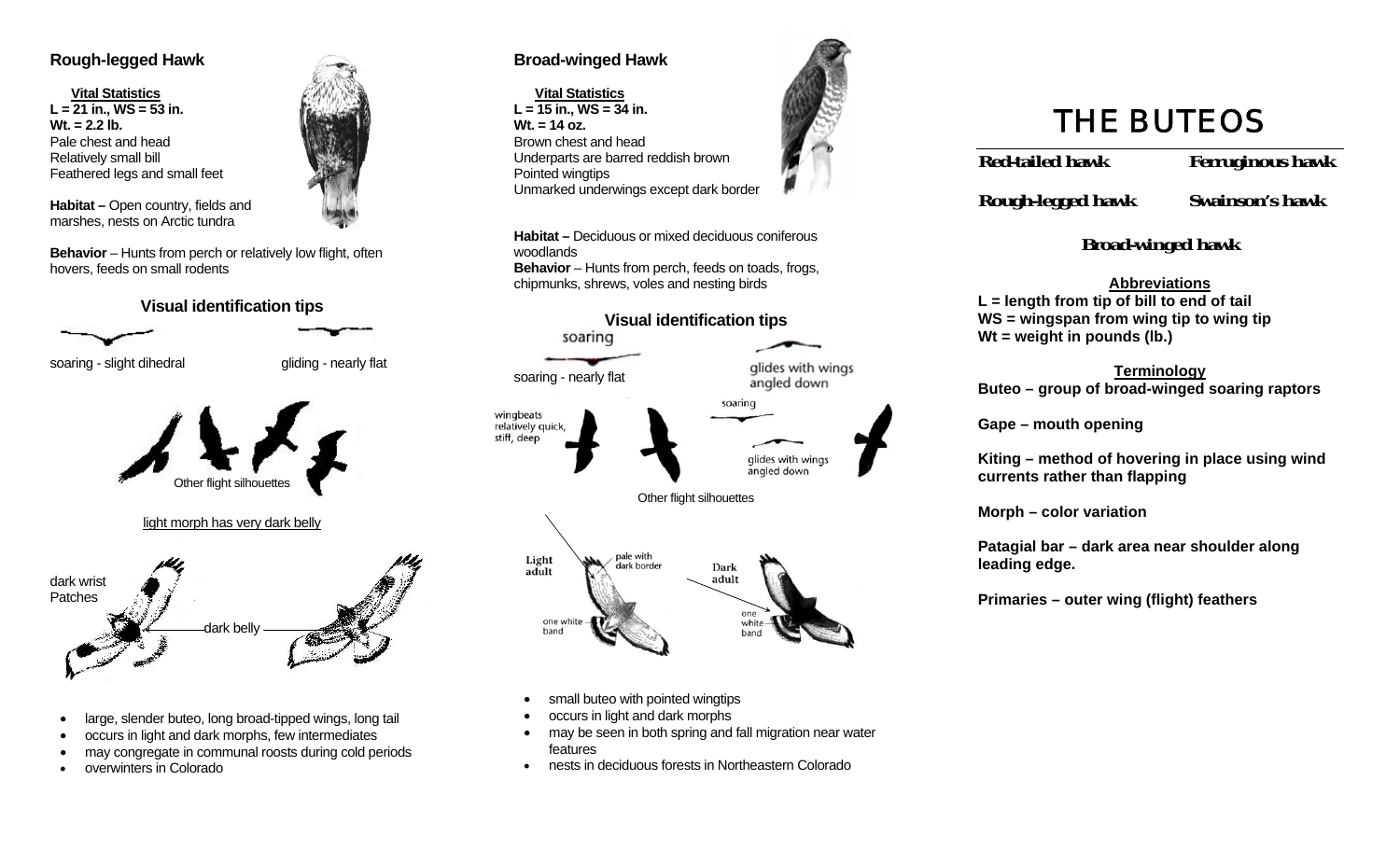#### **Red-tailed Hawk**

 **Vital Statistics L = 19 in., WS = 49 in. Wt. = 2.4 lb.**Stocky, broad-winged hawk Distinctive, rusty red tail in adult, pale "backpack straps" form a V on upper surface.

**Habitat –** Deserts, fields, farmland, grasslands, woodlands, may prefer forest edges

**Behavior** – Hunts from perch using sit and wait strategy or may soar and scan for prey, also uses kiting technique and feeds on small to medium-sized mammals and snakes

# **Visual identification tips**



soaring – slight dihedral



- Red-tails are the most common hawk in N. America.
- • "typical" Red-tails have a light breast, dark belly-band and rusty red tail.
- patagial bars are good indicators on lighter morphs

# **Ferruginous Hawk**

 **Vital StatisticsL = 23 in., WS = 56 in. Wt. = 3.5 lb.**Pale head, large beak, long gape bright white breast, rufous back Feathered legs and large feet

**Habitat –** Semi-arid open country, desert, prairie and grasslands

**Behavior** – Hunts from perch or the air, often seen on the ground, feeds on small mammals and occasionally ground birds like pheasants.

### **Visual identification tips**



soaring - distinct dihedral



- largest of the buteos
- long wings, no patagial bar as in Red-tails
- upper surface of primary feathers whitish toward outside
- year around resident of eastern Colorado
- very pale underneath, contrasts with dark leg feathers

# **Swainson's Hawk**

#### **Vital Statistics L = 19 in., WS = 51 in. Wt. = 1.9 lb.**Dark bib, whitish chin Mostly white chest, sometimes with brown barring, long tail has dark band near tip.

**Habitat –** Arid to semi-arid open country, Inhabits farmlands and pastures of great plains

**Behavior** – Often seen on fence posts or on the ground, diet varies seasonally from rodents and small birds to insects.

#### **Visual identification tips**

Similar profile as ferruginous but smaller size, wings narrower





soaring - distinct dihedral gliding – nearly flat





dark morph adult light morph adult

- wings longer than Red-tail's
- dark morphs make up about 10% of population
- mainly summer resident of Colorado
- migrates to Argentina in winter



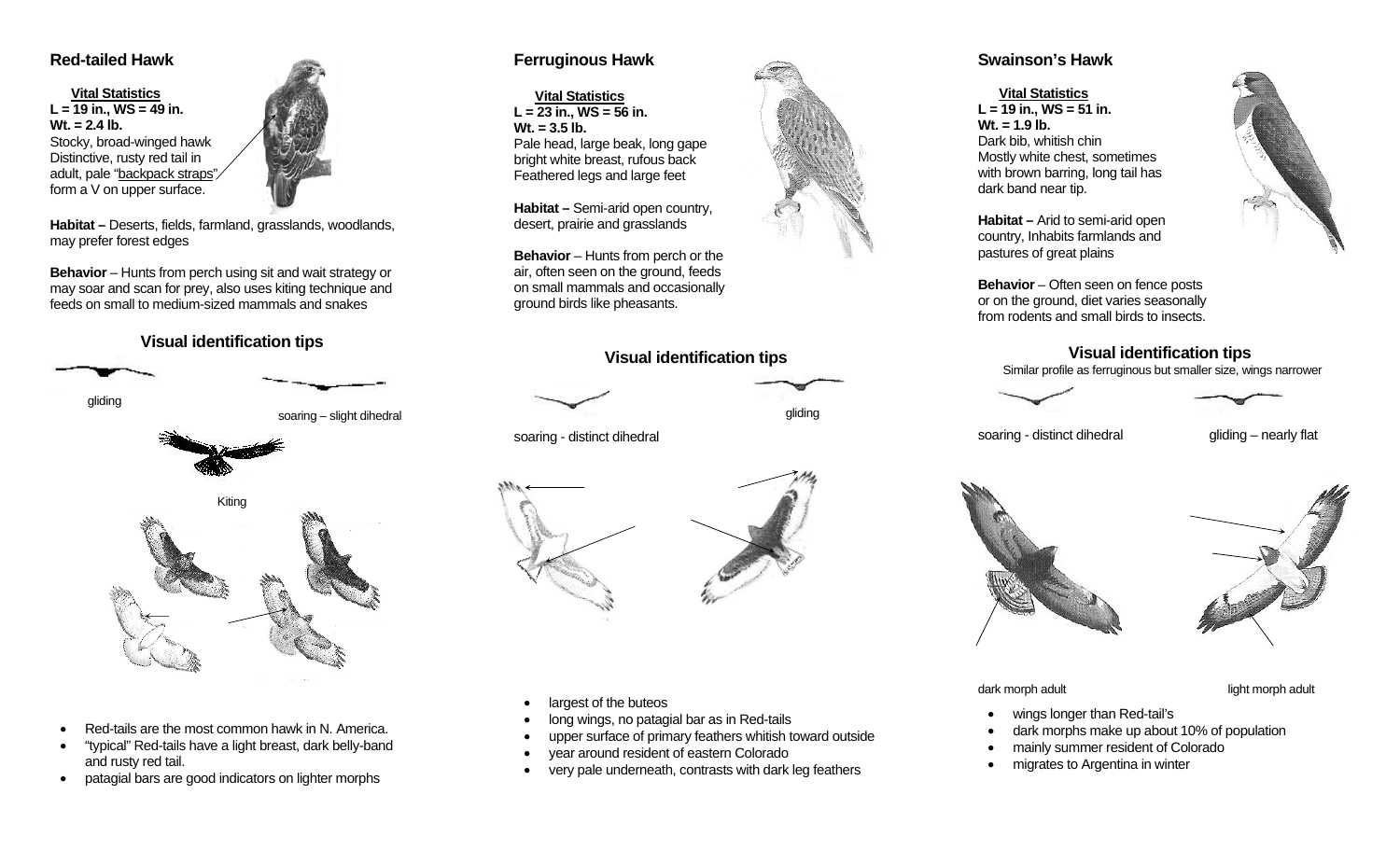#### **Osprey**

 **Vital Statistics L = 22-25 in., WS = 58-72 in. Wt. = 3.5 lb.**Black and white patterned plumage Dark eye stripe separates head and throat

**Habitat –** Wetland habitats, especially coastal marshes, as well as lakes and rivers.

**Behavior** – Feeds on fish it captures by hovering, then plunging feet-first into water.

**Visual identification tips** 





- Soars on long, lanky, crooked wings
- Flight feathers are uniformly dark
- Migrates south in winter
- •Mainly summer resident in Colorado

## **Northern Harrier**

 **Vital Statistics L = 17-23 in., WS = 38-48 in. Wt. = 15 oz.**Owl shaped facial disk White rump patch Tail long and narrow



**Habitat –** Coastal and inland marshes, as well as open meadows, fields, and grasslands.

**Behavior** – Usually seen coursing low over fields or marshes; it captures small birds and mammals with a sudden pounce.

#### **Visual identification tips**





- Male is gray, female and immature are brown
- Wing beat loping and regular. Unique cadence to wing beats
- Wing attitude can appear like falcon or buteo
- •Resident in Colorado



**Bald Eagle Golden Eagle Osprey** 

**Turkey Vulture Northern Harrier**

#### **Abbreviations**

**L = length from tip of bill to end of tail WS = wingspan from wing tip to wing tip Wt = weight in pounds (lb.)** 

# **Terminology**

**Primaries – outer wing (flight) feathers** 

**Nape – back of neck** 

**Dihedral – wings in v-shape while in flight** 

**Wing attitude – how wings are held** 

**Differences in plumage by sex and/or age**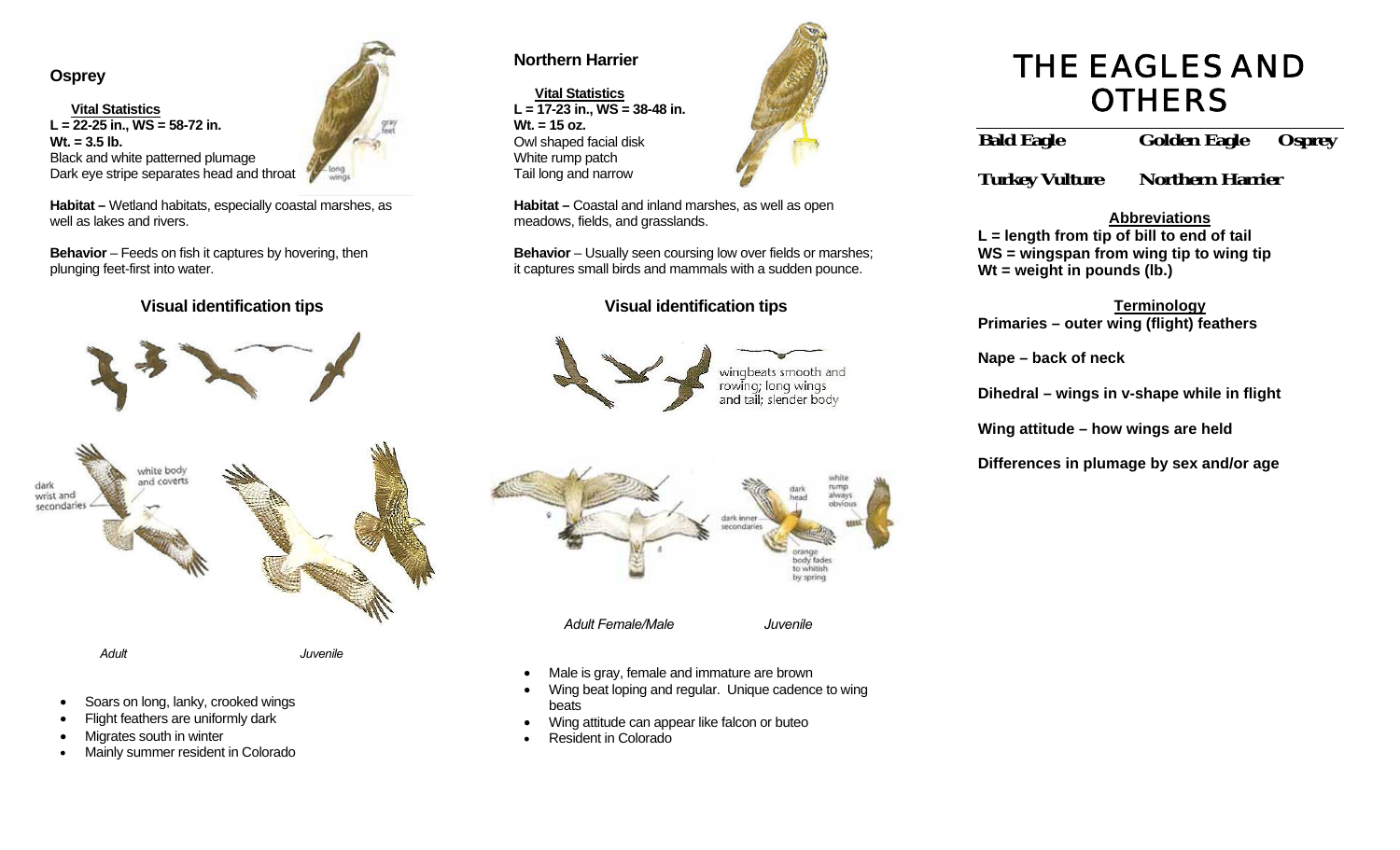#### **Bald Eagle**

 **Vital Statistics L = 31-37 in., WS = 70-90 in. Wt. = 9.5 lb.**White head and tail in adults Head and bill are massive Visible in flight



**Habitat –** Almost invariably adjacent to wetlands, especially along coastlines and around large lakes and rivers.

**Behavior** – Usually found near water, it feeds mainly on fish (often scavenged) and waterfowl captured in pursuit.

#### **Visual identification tips**



- Takes 4 to 5 years to reach maturity & adult plumage
- 1<sup>st</sup> year white limited to underwing linings
- $2<sup>nd</sup>$  &  $3<sup>rd</sup>$  year underwings patches generously white
- Wing beat is slow, robust, deeply arched on upstroke
- Winters in large numbers in Colorado with a few breeding pairs year round

# **Golden Eagle**

 **Vital StatisticsL = 30-40 in., WS = 80-88 in. Wt. = 10 lb.**Golden feathers on nape Overall large and dark



**Habitat –** Mountainsides and canyons, as well as open grasslands and prairie. Eastern salt marshes in winter

**Behavior** – It hunts mammals and birds mainly from the air, often in spectacular stoops.

#### **Visual identification tips**





#### **Turkey Vulture**

 **Vital StatisticsL = 35-32 in., WS = 69 in. Wt. = 4 lb.** Uniformly dark black Red featherless head up close Bold dihedral



**Habitat –** Often soars above open land, including agricultural areas, pastures, and roadsides; roosts in deciduous woodlands.

**Behavior** – Often seen soaring or roosting in groups. They find food by smell.

#### **Visual identification tips**



- In flight -long tail and appearance of no head
- Rarely flaps, bold dihedral
- Mainly summer resident of Colorado
- Migrates south in winter
- Takes 3 to 4 years to reach maturity and adult plumage
- Wing beat slow and ponderous, shallower than Bald Eagle
- Juvenile similar in appearance to immature Bald Eagle
- Feathered down legs to toes
- Year around resident of Colorado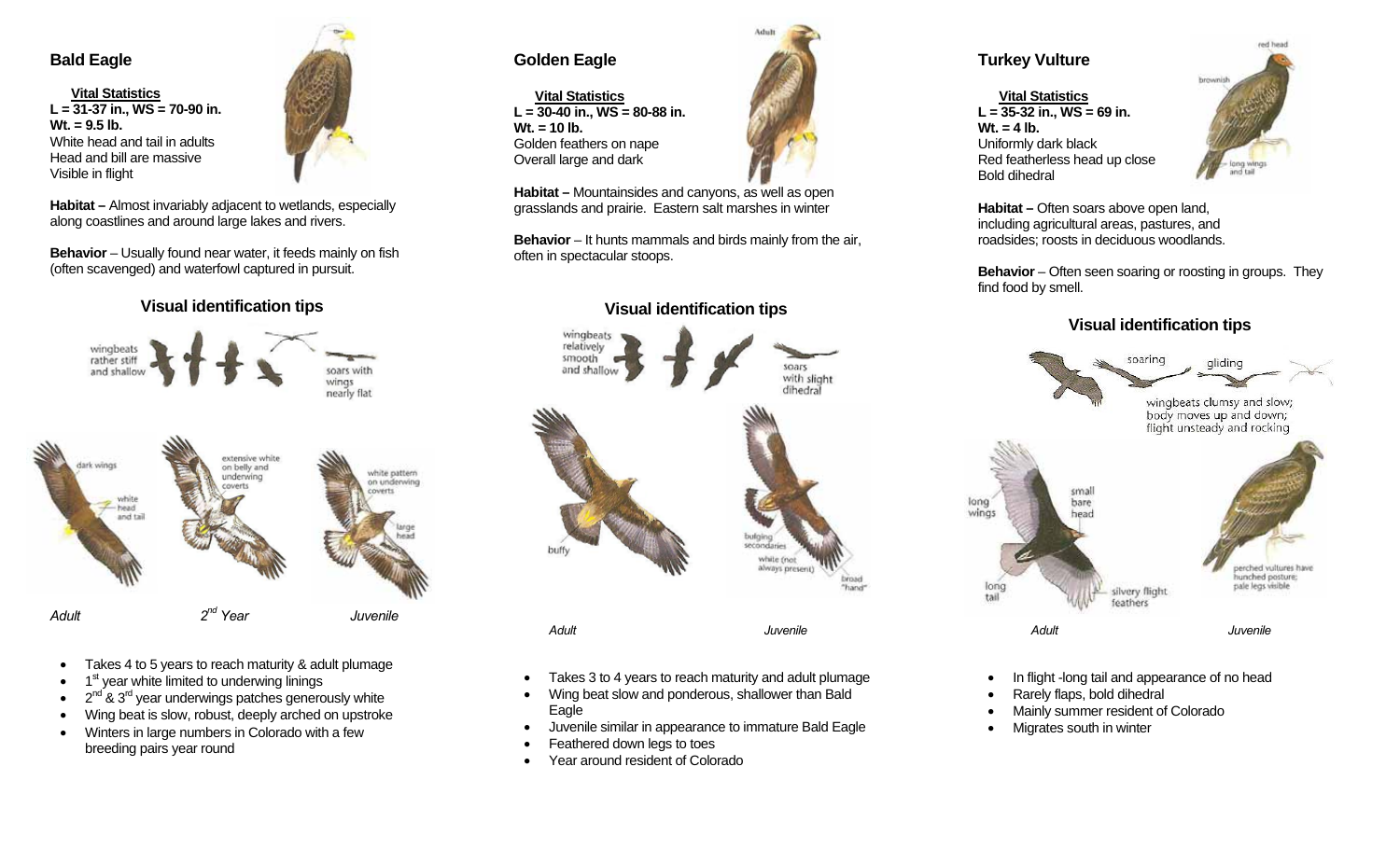#### **American Kestrel**

 **Vital Statistics L = 8-10 in., WS = 20-24 in. Wt. = 3.4-5.3 oz**

Smallest falcon Long tailed and pointy wings

Habitat – Found in open country and in cities.

**Behavior** – Feeds on insects, reptiles, and small mammals, hovering over prey before plunging. Often perches on telephone lines. Frequently bobs its tail.

#### **Visual identification tips**



Adult Female



Adult Male

• The most colorful falcon, best field marks are white cheeks with two bold black mustache marks

- Soars with wings flat and hovers regularly
- When perched, wingtips fall short of tail tips
- •Common over most of North America

# **Gyrfalcon**

 **Vital Statistics L = 20-25 in., WS = 43-51 in. Wt. = 3.1 lbs.**

Heavily built, wings broader based than other falcons. Adult has yellow-orange eye ring, cere and legs

Habitat – Open tundra near rocky outcrops and cliffs.

**Behavior** – Flies with slow, powerful wing beats. Preys on birds.

#### **Visual identification tips**



• Extremely rare winter visitor, breeds in arctic tundra of Alaska and N. Canada

- Three color morphs dark, gray, and white
- • Best field marks are two-toned underwings on gray and dark morph falcons. On the white morph - all white body and underwings with black wingtips



# The Falcons

**Prairie Falcon Peregrine Merlin** 

 **American Kestrel Gyrfalcon**

#### **Abbreviations**

**L = length from tip of bill to end of tail WS = wingspan from wing tip to wing tip Wt. = weight in pounds (lb.)** 

#### **Terminology Primaries – outer wing (flight) feathers**

**Nape – back of neck** 

**Axillaries – similar to our underarms** 

**Cere - A fleshy or waxlike membrane at the base of the upper beak through which the nostrils open** 

**Wing attitude – how wings are held** 

**Differences in plumage by sex and/or age**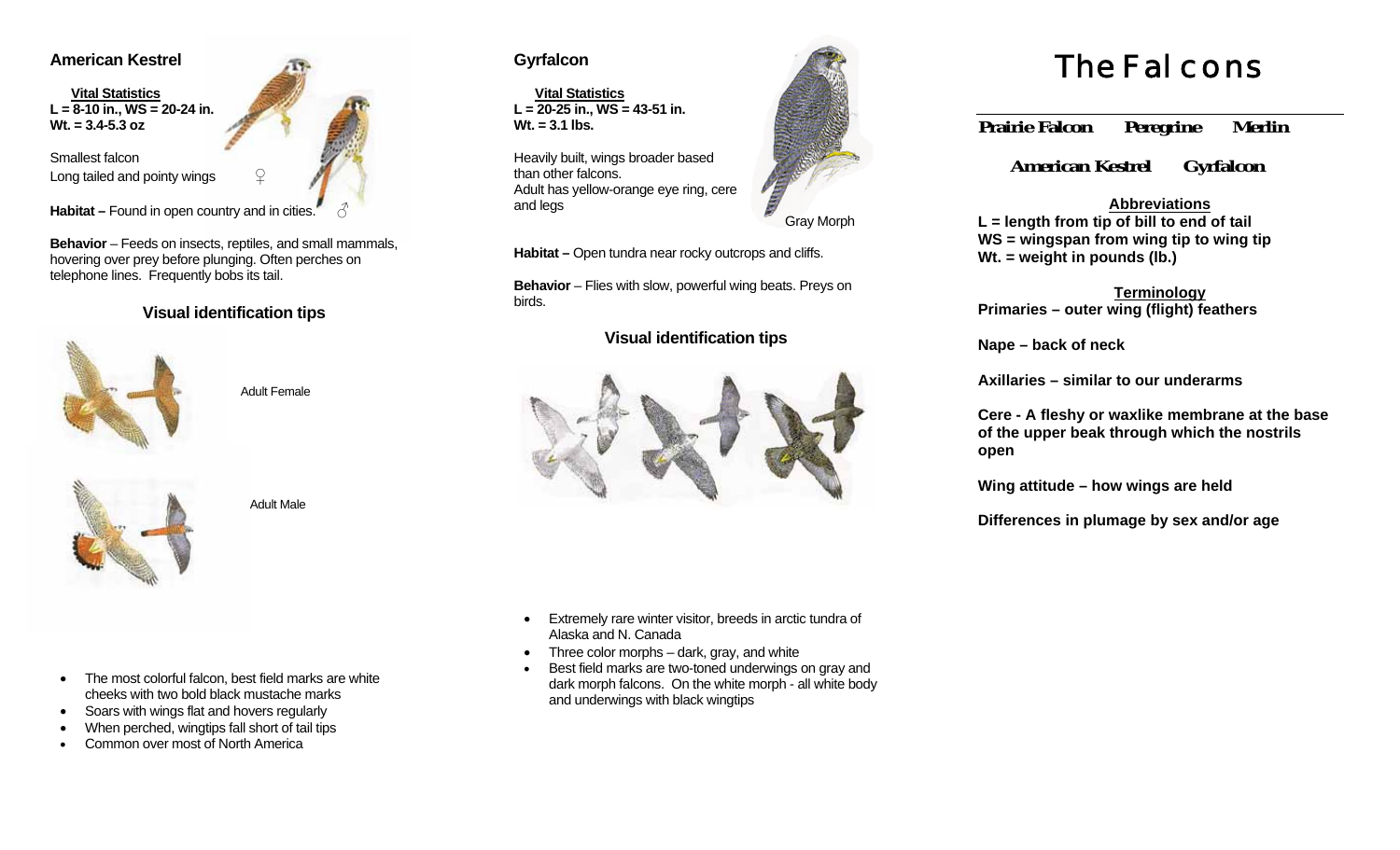#### **Prairie Falcon**

 **Vital Statistics L = 15.5-19.5 in., WS = 35-43 in. Wt. = 1.6 lb.**

**Habitat –** Dry, open country and mountains of the Western N. America.

**Behavior** – Preys upon small mammals and birds.

#### **Visual identification tips**



#### **Peregrine Falcon**

 **Vital StatisticsL = 16-20 in., WS = 36-44 in. Wt. = 1.6 lb.** Crown and nape black Black wedge extends below eye, forming a distinctive helmet.

**Habitat – Open wetlands near cliffs,** Also nests on bridges and tall buildings.

**Behavior** – Preys on birds.

#### **Visual identification tips**





#### **Merlin**

 **Vital Statistics L = 9-12 in., WS = 21-27 in. Wt. = 4.5-8.3 oz** Uniformly dark, lack of bold mustache mark.



**Habitat –** Uses a variety of forested habitats with open areas.

**Behavior** – Powerful flyer; does not hover. Soars with wings flat. Catches birds in flight by a sudden burst of speed rather than by diving.

*♀*

#### **Visual identification tips**



Adult Female



- Confused with Merlin and Peregrine Falcon
- The best field marks are the dark axillaries
- Square head with white marks directly behind eyes when perched
- Usually nests in cliff sites
- Best field marks are dark, bold mustache and uniformly dark underwings
- Wingtips almost reaches tail tip when perched
- Wing beat is fluid and elastic
- Usually found near water fowl and shorebirds
- Very aggressive
- Wing beats are quick and continuous with short strokes
- Will take prey bigger than itself
- Point to point flight is consistent and direct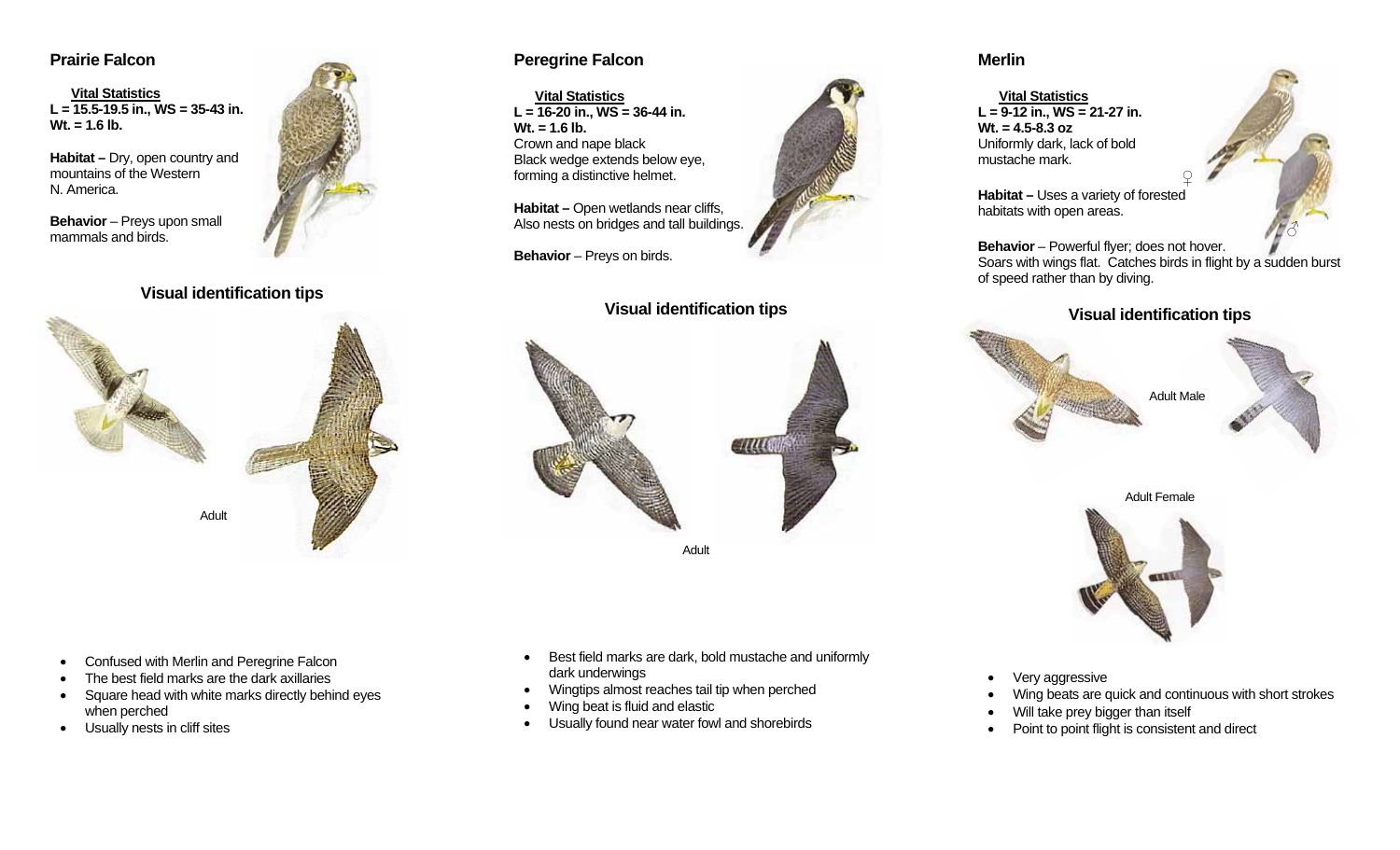# **Which accipiter is it?**

# **Northern Goshawk, Coopers, Sharp-shinned**





Cooper's Hawk Sharp-shinned Hawk

# Accipiters

**Northern Goshawk Cooper's Hawk** 

 **Sharp-shinned Hawk** 

#### **Abbreviations**

**L = length from tip of bill to end of tail WS = wingspan from wing tip to wing tip Wt = weight in pounds (lb.)** 

**Terminology**

**Accipiter – group of short-winged, long tailed forest raptors.** 

**Plumage Differences – feather colors due to age or sex.** 

**Crown – Top of head** 

**Nape – back of neck** 

**Tail bars – lines of colors differences on tail** 

**Superciliary – area of feathers like an eyebrow**